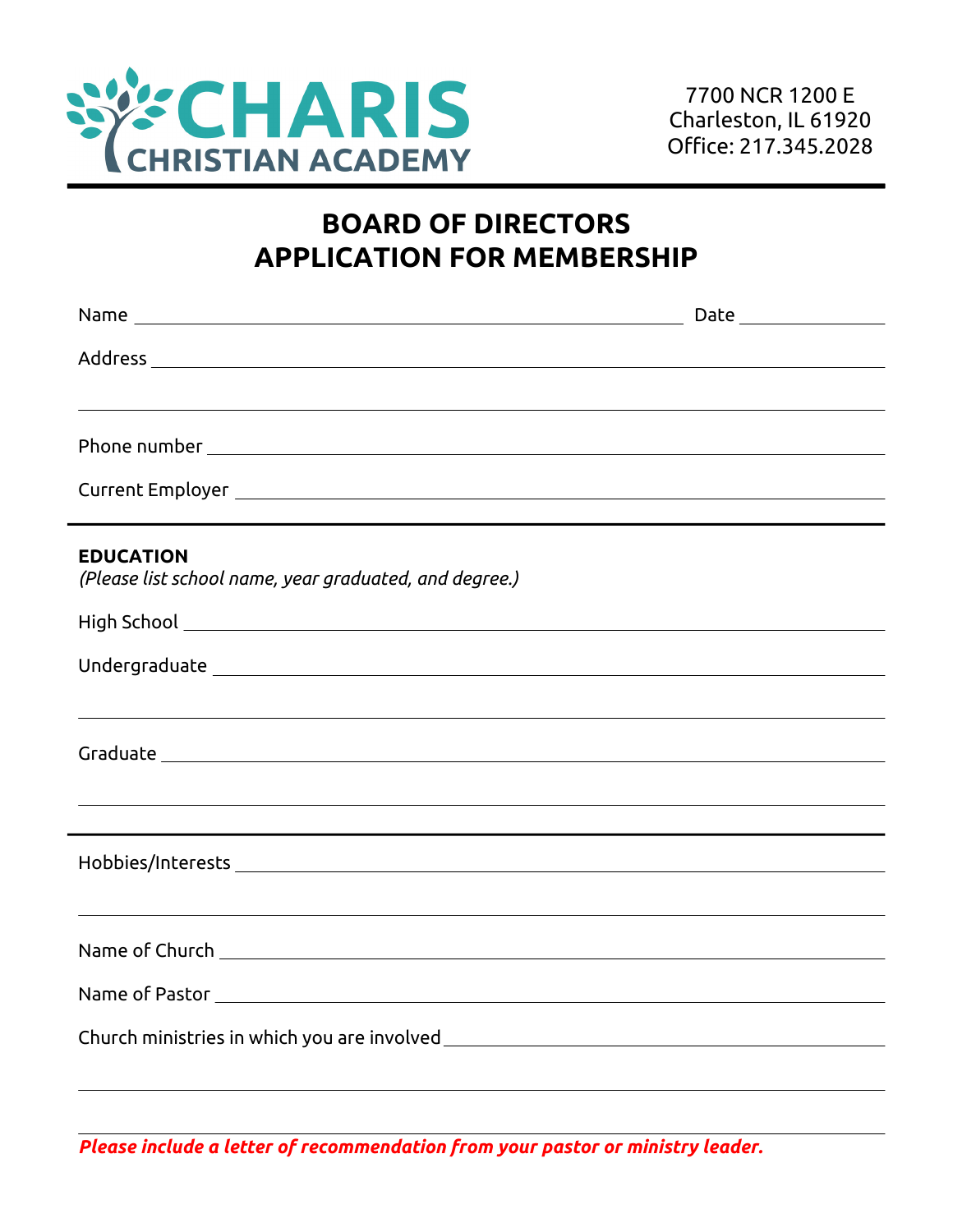## **CCA BOARD OF DIRECTORS – APPLICATION FOR MEMBERSHIP** – Page 2 of 3

| Have you ever been previously charged with or arrested for a felony or misdemeanor<br>involving a minor? YES_____             |  |  |  |
|-------------------------------------------------------------------------------------------------------------------------------|--|--|--|
|                                                                                                                               |  |  |  |
| Answer the following in paragraph form. Include additional sheets of paper if necessary.                                      |  |  |  |
|                                                                                                                               |  |  |  |
| ,我们也不能在这里的时候,我们也不能在这里的时候,我们也不能会在这里的时候,我们也不能会在这里的时候,我们也不能会在这里的时候,我们也不能会在这里的时候,我们也不                                             |  |  |  |
| ,我们也不能在这里的时候,我们也不能在这里的时候,我们也不能会在这里的时候,我们也不能会在这里的时候,我们也不能会在这里的时候,我们也不能会在这里的时候,我们也                                              |  |  |  |
| ,我们也不会有什么。""我们的人,我们也不会有什么?""我们的人,我们也不会有什么?""我们的人,我们也不会有什么?""我们的人,我们也不会有什么?""我们的人                                              |  |  |  |
| Why do you desire to be a member of the CCA Board of Directors? _________________                                             |  |  |  |
| ,我们也不能在这里的时候,我们也不能在这里的时候,我们也不能在这里的时候,我们也不能会在这里的时候,我们也不能会在这里的时候,我们也不能会在这里的时候,我们也不                                              |  |  |  |
|                                                                                                                               |  |  |  |
|                                                                                                                               |  |  |  |
| What experience do you have being on a board? What skills do you feel you have to offer the<br><b>CCA Board of Directors?</b> |  |  |  |
|                                                                                                                               |  |  |  |
|                                                                                                                               |  |  |  |
|                                                                                                                               |  |  |  |